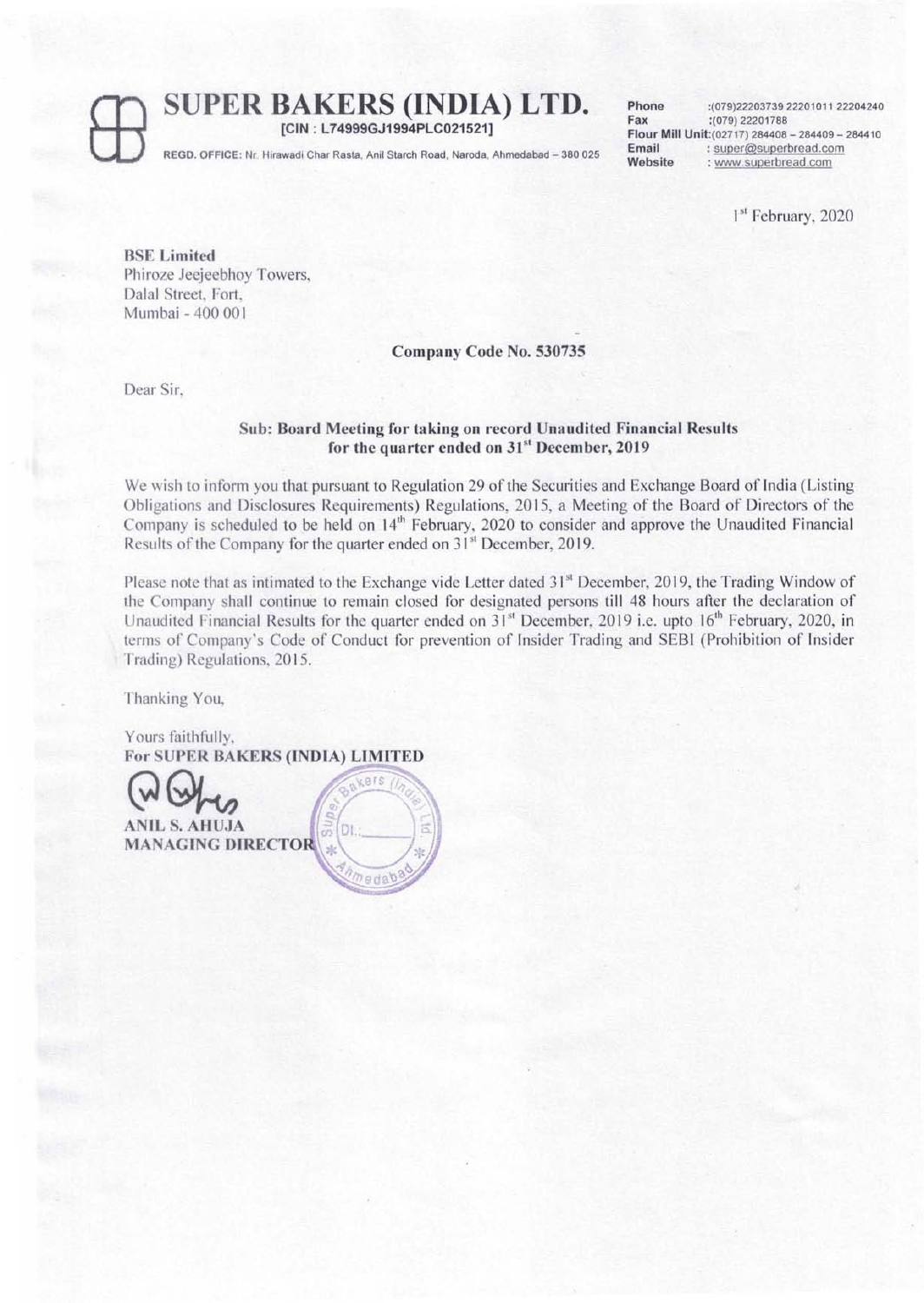**SUPER BAKERS (INDIA) LTD.** [CIN : L74999GJ1994PLC021521]

REGD. OFFICE: Nr. Hirawadi Char Rasta, Anil Starch Road, Naroda, Ahmedabad - 380 025

Phone :(079)22203739 22201011 22204240<br>Fax :(079) 22201788 Fax:(079) 22201788 Flour Mill Unit:(02717) 284408 - 284409 - 284410 Email: super@superbread.com<br>Website: www.superbread.com : www.superbread.com

14<sup>th</sup> February, 2020

BSE Limited Phiroze Jeejeebhoy Towers, Dalal Street, Fort, Mumbai - 400 00 I

## Company Code No. 530735

Dear Sir,

## Sub: Submission of Unaudited Financial Results for the quarter ended on 31st December, 2019

We refer to our letter dated 1st February, 2020 informing the date of Meeting of the Board of Directors of the Company. Please note that the Board of Directors in their meeting held today have taken on record the Unaudited Financial Results for the quarter ended on 31<sup>st</sup> December, 2019.

We are enclosing herewith copy of the said Unaudited Financial Results.

This is as per Regulation - 33 of the SEBI (LODR) Regulations, 2015.

Thanking you.

Yours faithfully, For SUPER BAKERS (INDIA) LIMITED  $900$ Dt ANIL S. AHUJA MANAGING DIRECTOR 垛 medab Encl: As above.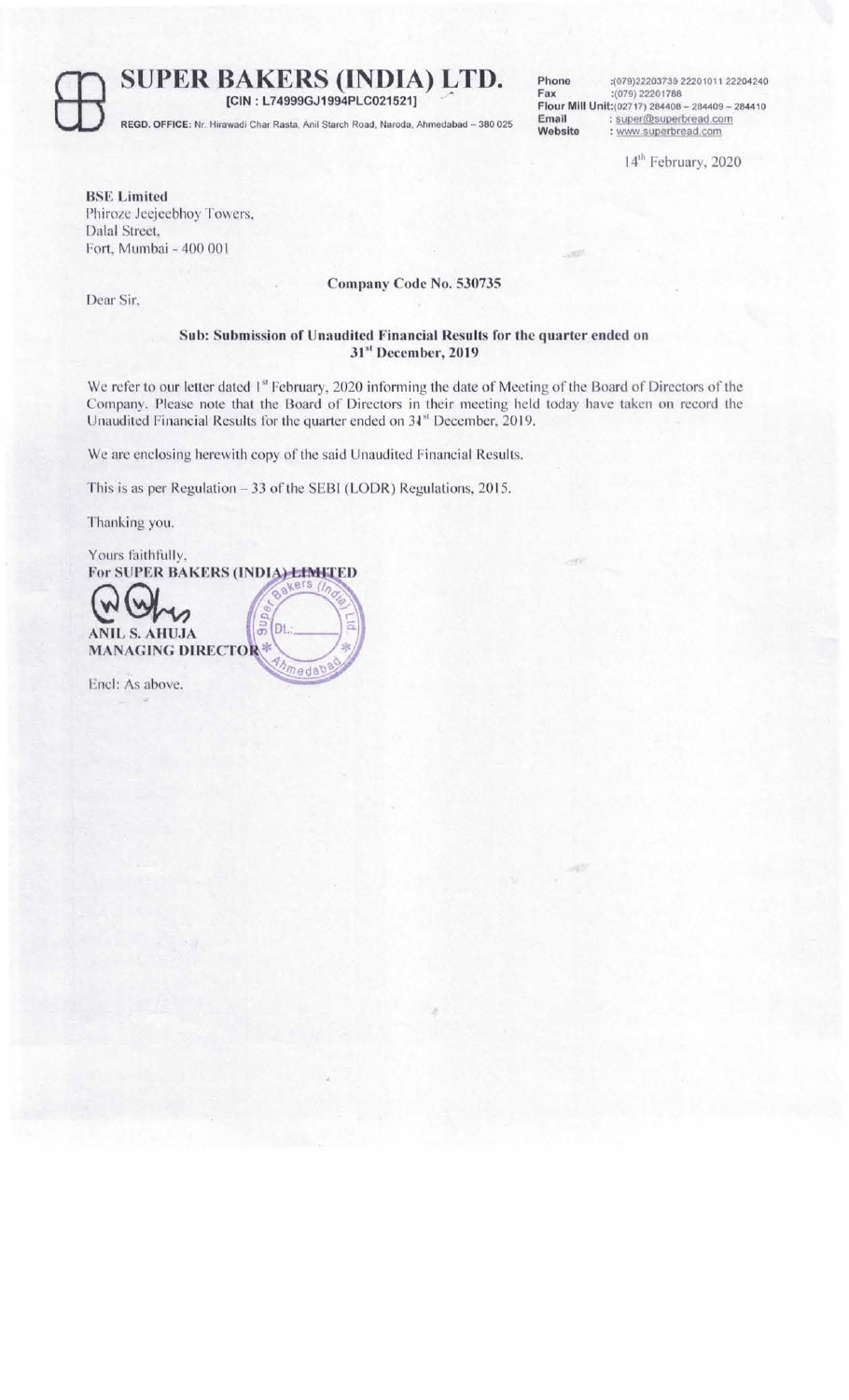**SUPER BAKERS (INDIA) LTD.**<br> **EGD. OFFICE:** Nr. Hirawadi Char Rasta, Anii Starch Road, Naroda, Ahmedabad – 380 02

**[CIN : L74999GJ1994PLC021521]** 

**Phone** :(079)22203739 22201011 22204240 **FaX :(079)** 22201788 **Flour Mill** Unit:(02717) 284408 - 284409 - 284410 **Email :** super@superbread.com **Website** : www superbread,com

REGO. OFFICE: Nr. Hirawadi Char Rasta, Anil Starch Road, Naroda, Ahmedabad - 380 025

#### **STATEMENT OF STANDALONE UNAUDITED FINANCIAL RESULTS FOR THE QUARTER ENDED ON 31 ST DECEMBER, 201 9**

| <b>Particulars</b> |                                                                                         | Quarter ended on         |                                     |                          | 9 Months ended on<br>(Cumulative) |                          | (Rs. In lakh)<br><b>Previous</b><br>Year<br>ended on |
|--------------------|-----------------------------------------------------------------------------------------|--------------------------|-------------------------------------|--------------------------|-----------------------------------|--------------------------|------------------------------------------------------|
|                    |                                                                                         | 31-12-2019               | 30-09-2019                          | 31-12-2018               | 31-12-2019                        | 31-12-2018               | 31-03-2019                                           |
|                    | (Refer Notes Below)                                                                     |                          | (Unaudited) (Unaudited) (Unaudited) |                          |                                   | (Unaudited) (Unaudited)  | (Audited)                                            |
| Τ                  | <b>Revenue from operations</b>                                                          |                          | $\overline{\phantom{a}}$            | ш                        |                                   |                          |                                                      |
| $\overline{c}$     | Other income                                                                            | 3.31                     | 13.30                               | 14.60                    | 29.59                             | 42.68                    | 62.44                                                |
| 3                  | Total Income (1+2)                                                                      | 3.31                     | 13.30                               | 14.60                    | 29.59                             | 42.68                    | 62.44                                                |
| $\overline{4}$     | <b>Expenses</b>                                                                         |                          |                                     |                          |                                   |                          |                                                      |
|                    | a. Cost of Materials consumed                                                           | $\sim$                   | $\equiv$                            | $\equiv$                 |                                   | $\overline{\phantom{a}}$ |                                                      |
|                    | b. Purchases of stock-in-trade                                                          | e.                       | ×.                                  | $\sim$                   |                                   | $\,$                     | $\overline{\phantom{a}}$                             |
|                    | c. Changes in inventories of<br>finished goods, work-in-<br>progress and stock-in-trade |                          |                                     |                          |                                   |                          |                                                      |
|                    | d. Employee benefits expense                                                            | 1.00                     | 1.21                                | 1.20                     | 3.62                              | 2.73                     | 4.25                                                 |
|                    | e. Finance costs                                                                        | 0.00                     | $\omega$                            | 0.00                     | 0.01                              | 0.01                     | 0.01                                                 |
|                    | f. Depreciation & amortisation<br>expense                                               | 1.37                     | 1.37                                | 1.67                     | 4.10                              | 5.00                     | 6.67                                                 |
|                    | g. Other expenses                                                                       | 2.16                     | 3.93                                | 3.18                     | 10.62                             | 12.62                    | 16.46                                                |
|                    | <b>Total Expenses</b>                                                                   | 4.53                     | 6.51                                | 6.05                     | 18.35                             | 20.36                    | 27.39                                                |
| 5                  | (Loss)<br>before<br>Profit/<br>exceptional items and tax (3-4)                          | (1.22)                   | 6.79                                | 8.55                     | 11.24                             | 22.32                    | 35.05                                                |
| 6                  | <b>Exceptional</b> items                                                                |                          | o,<br>2                             |                          |                                   | $\omega$                 | (0.01)                                               |
| $\overline{7}$     | Profit/ (Loss) before tax (5-6)                                                         | (1.22)                   | 6.79                                | 8.55                     | 11.24                             | 22.32                    | 35.06                                                |
| $\,$ 8 $\,$        | Tax expense:                                                                            |                          |                                     |                          |                                   |                          |                                                      |
|                    | Current tax                                                                             | $\overline{\phantom{a}}$ | $\overline{\phantom{a}}$            | $\overline{\phantom{a}}$ |                                   | $\overline{\phantom{a}}$ | 7.30                                                 |
|                    | Deferred tax                                                                            |                          | $\sim$                              |                          | $\overline{a}$                    |                          | 4.70                                                 |
| 9                  | Profit/ (Loss) for the period<br>from continuing operations (7-<br>8)                   | (1.22)                   | 6.79                                | 8.55                     | 11.24                             | 22.32                    | 23.06                                                |
| 10                 | Profit/(loss) from discontinuing<br>operations before Tax                               |                          |                                     |                          |                                   |                          |                                                      |
| 11                 | Tax expense of discontinuing<br>operations                                              |                          | $\overline{\phantom{a}}$            | $\overline{\phantom{a}}$ | $\sim$ 10 $\pm$                   | (Veril)                  |                                                      |
| 12                 | Profit/(loss) from Discontinuing<br>operations (after tax) (10-11)                      | $\dot{=}$                | $\sim$                              | $\sim$                   | $\overline{\phantom{a}}$          | $\overline{a}$           |                                                      |
| 13                 | Profit/ (Loss) for the period<br>$(9+12)$                                               | (1.22)                   | 6.79                                | 8.55                     | 11.24                             | 22.32                    | 23.06                                                |

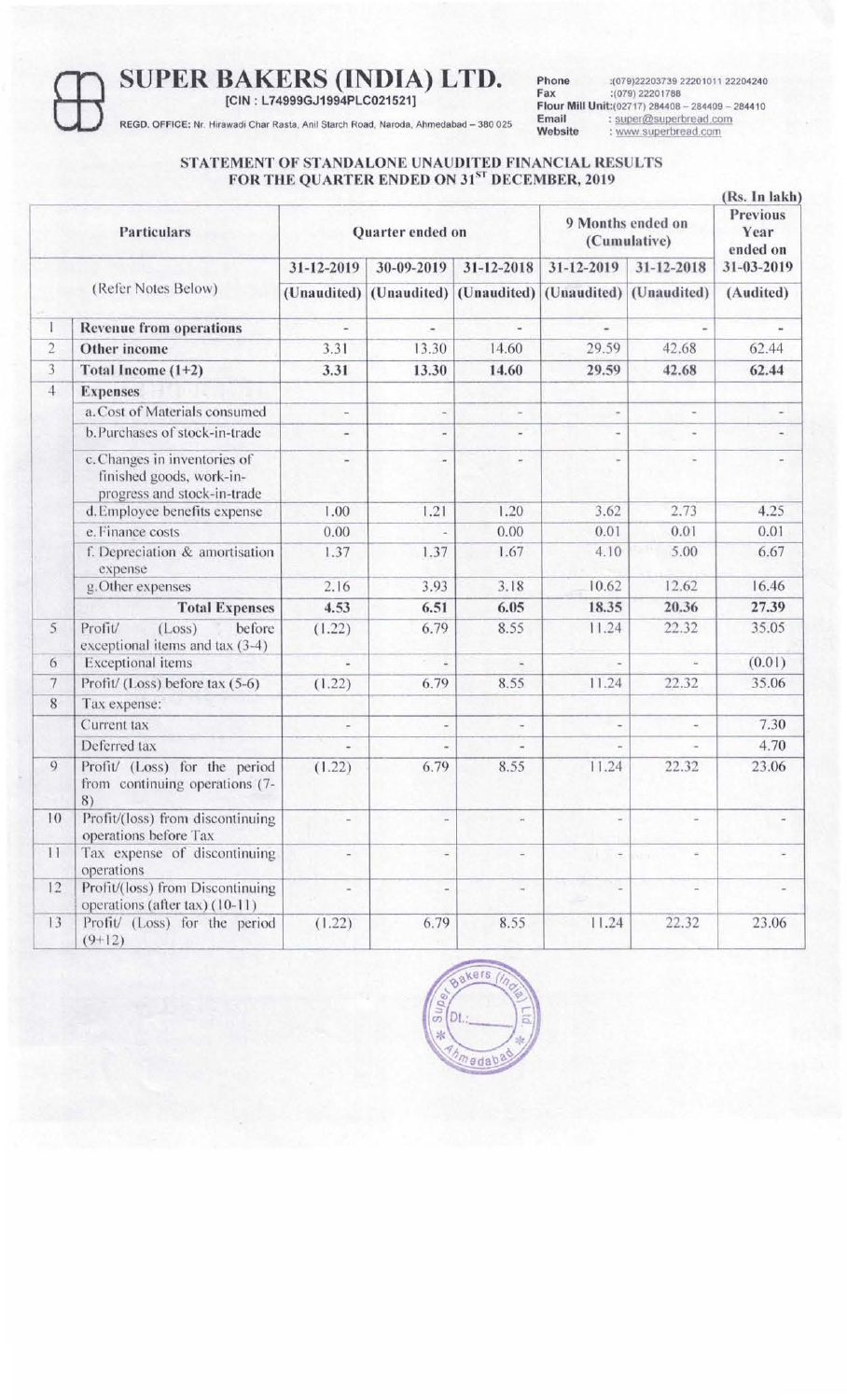# **SUPER BAKERS (INDIA) LTD.**<br> **FEGD. OFFICE:** Nr. Hirawadi Char Rasta, Anil Starch Road, Naroda, Ahmedabad – 380 02

**[CIN : L74999GJ1994PLC021521]** 

**Phone** :(079)22203739 22201011 22204240<br> **Fax** :(079) 22201788<br> **Flour Mill Unit:**(02717) 284408 - 284409 - 284410<br> **Email** : super@superbread.com<br> **Website** : www.superbread.com

REGD. OFFICE: Nr. Hirawadi Char Rasta, Anil Starch Road, Naroda, Ahmedabad - 380 025

| <b>Particulars</b><br>(Refer Notes Below) |                                                                                                | Quarter ended on             |                          |                          | 9 Months ended on<br>(Cumulative) |                          | <b>Previous</b><br>Year<br>ended on |
|-------------------------------------------|------------------------------------------------------------------------------------------------|------------------------------|--------------------------|--------------------------|-----------------------------------|--------------------------|-------------------------------------|
|                                           |                                                                                                | 31-12-2019                   | 30-09-2019               | 31-12-2018               | 31-12-2019                        | 31-12-2018               | $31 - 03 -$<br>2019                 |
|                                           |                                                                                                |                              | (Unaudited) (Unaudited)  | (Unaudited)              | (Unaudited)                       | (Unaudited)              | (Audited)                           |
| 14                                        | Other<br>Comprehensive<br>Income                                                               |                              |                          |                          |                                   |                          |                                     |
|                                           | that<br>will<br>be<br>Items<br>not<br>reclassified subsequently<br>$t\sigma$<br>profit or loss | $\overline{\phantom{a}}$     |                          |                          |                                   | $\omega$                 |                                     |
|                                           | Income tax relating to items<br>that will not be reclassified to<br>profit or loss             | ÷                            | $\overline{\phantom{a}}$ |                          |                                   | $\omega$                 |                                     |
|                                           | Items that will be reclassified<br>subsequently to profit or loss                              | $\overline{\phantom{a}}$     | ×                        |                          |                                   | ×.                       |                                     |
|                                           | Income tax relating to items<br>that will be reclassified to<br>profit or loss                 | ٠                            | ù,                       |                          |                                   |                          |                                     |
|                                           | Other<br>Comprehensive<br>Income, net of tax                                                   | $\overline{\phantom{a}}$     | ÷                        | $\overline{\phantom{a}}$ |                                   | ×.                       |                                     |
| 15                                        | Comprehensive<br>Total<br>period<br>Income<br>for<br>the<br>$(13+14)$                          | (1.22)                       | 6.79                     | 8.55                     | 11.24                             | 22.32                    | 23.06                               |
| 16                                        | Paid-up equity shares capital<br>(Face Value per share Rs. 10/-)                               | 302.16                       | 302.16                   | 302.16                   | 302.16                            | 302.16                   | 302.16                              |
| 17                                        | Reserves<br>excluding<br><b>Revaluation Reserves</b>                                           |                              |                          |                          |                                   |                          | 30.87                               |
| 18                                        | Earnings Per Share of Rs. 10/-<br>each<br>(for continuing operations)                          |                              |                          |                          |                                   |                          |                                     |
|                                           | <b>Basic</b>                                                                                   | (0.04)                       | 0.22                     | 0.28                     | 0.37                              | 0.74                     | 0.76                                |
|                                           | Diluted                                                                                        | (0.04)                       | 0.22                     | 0.28                     | 0.37                              | 0.74                     | 0.76                                |
| 19                                        | Earnings Per Share of Rs. 10/-<br>each<br>(for discontinued operations)                        |                              |                          |                          |                                   |                          |                                     |
|                                           | <b>Basic</b>                                                                                   | $\frac{1}{2}$                | $\frac{1}{2}$            | $\sim$                   |                                   | ÷                        |                                     |
|                                           | Diluted                                                                                        | $\qquad \qquad \blacksquare$ | $\blacksquare$           | $\sim$                   |                                   | $\overline{\phantom{a}}$ |                                     |
| 20                                        | Earnings Per Share of Rs. 10/-<br>each<br>(for discontinued & continuing<br>operations)        |                              |                          |                          |                                   |                          |                                     |
|                                           | <b>Basic</b>                                                                                   | (0.04)                       | 0.22                     | 0.28                     | 0.37                              | 0.74                     | 0.76                                |
|                                           | Diluted<br>$\frac{1}{2}$                                                                       | (0.04)                       | 0.22                     | 0.28                     | 0.37                              | 0.74                     | 0.76                                |

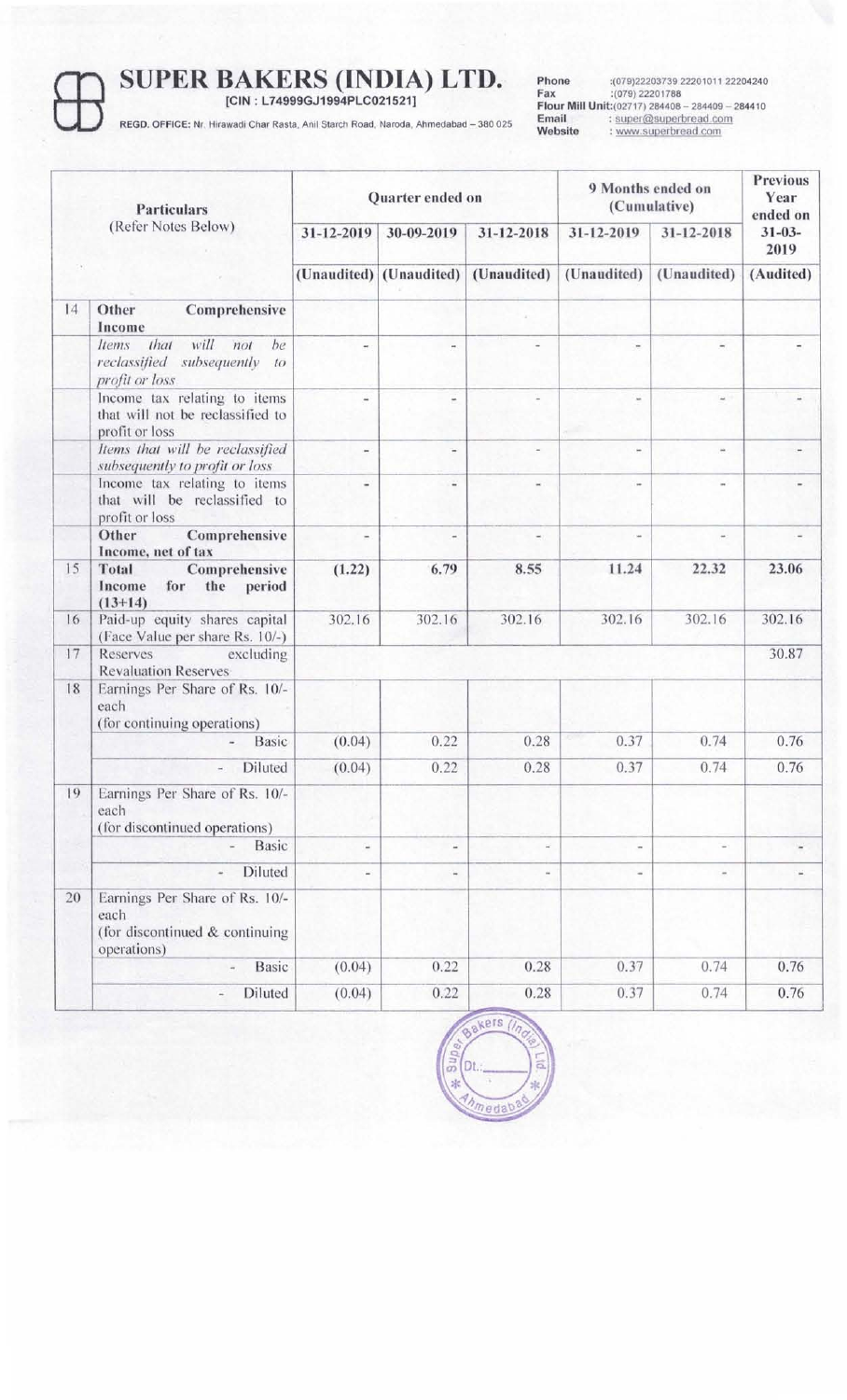**SUPER BAKERS (INDIA) LTD.** Phone :(079) 22201788 [CIN : L749999GJ1994PLC021521]<br>
REGD. OFFICE: Nr. Hirawadi Char Rasta, Anil Starch Road, Naroda, Ahmedabad - 380 025 **Email**<br>
Website : www.superbro [CIN : L74999GJ1994PLC021521]

Phone :(079)22203739 22201011 22204240<br>Fax :(079) 22201788 Flour Mill Unit:(02717) 284408 - 284409 - 284410 Email: super@superbread.com Website : www.superbread.com

#### Notes:

I, The above standalone financial results were reviewed by the Audit Committee and approved by the Board of Directors in their respective meeting held on 14<sup>th</sup> February, 2020.

2, The Company operates in a single segment. As per Ind AS 108 on segment reporting issued by the ICAI, the same is considered to constitute as single primary segment. Accordingly, the disclosure requirements of Ind AS 108 are not applicable.

3. The Company has suspended its operations of Wheat Grinding w.e.f. 01-02-20 15.

4. The Company does not have any subsidiary / associate.

5. Provision for taxation/ deferred taxation, if any, will be made at the year end.

6. The financial results of the company have been prepared in accordance with Indian Accounting Standards prescribed under section 133 of the companies Act, 2013 read with relevant rules there under and in terms with regulation 33 of SEBI (Listing Obligation and Disclosures Requirements) regulations 2015 and relevant SEBI circular

7. The statutory Auditors of the company have carried out a "Limited Review" of the above result as per Regulation 33 of the SEBI (Listing Obligations and Disclosure Requirements) Regulations, 2015.

8. Previous period figures have been reclassified / regrouped wherever considered necessary to confirm to the current period figures.

#### For SUPER BAKERS (INDIA) LIMITED



Date: 14<sup>th</sup> February, 2020 Place : Ahmedabad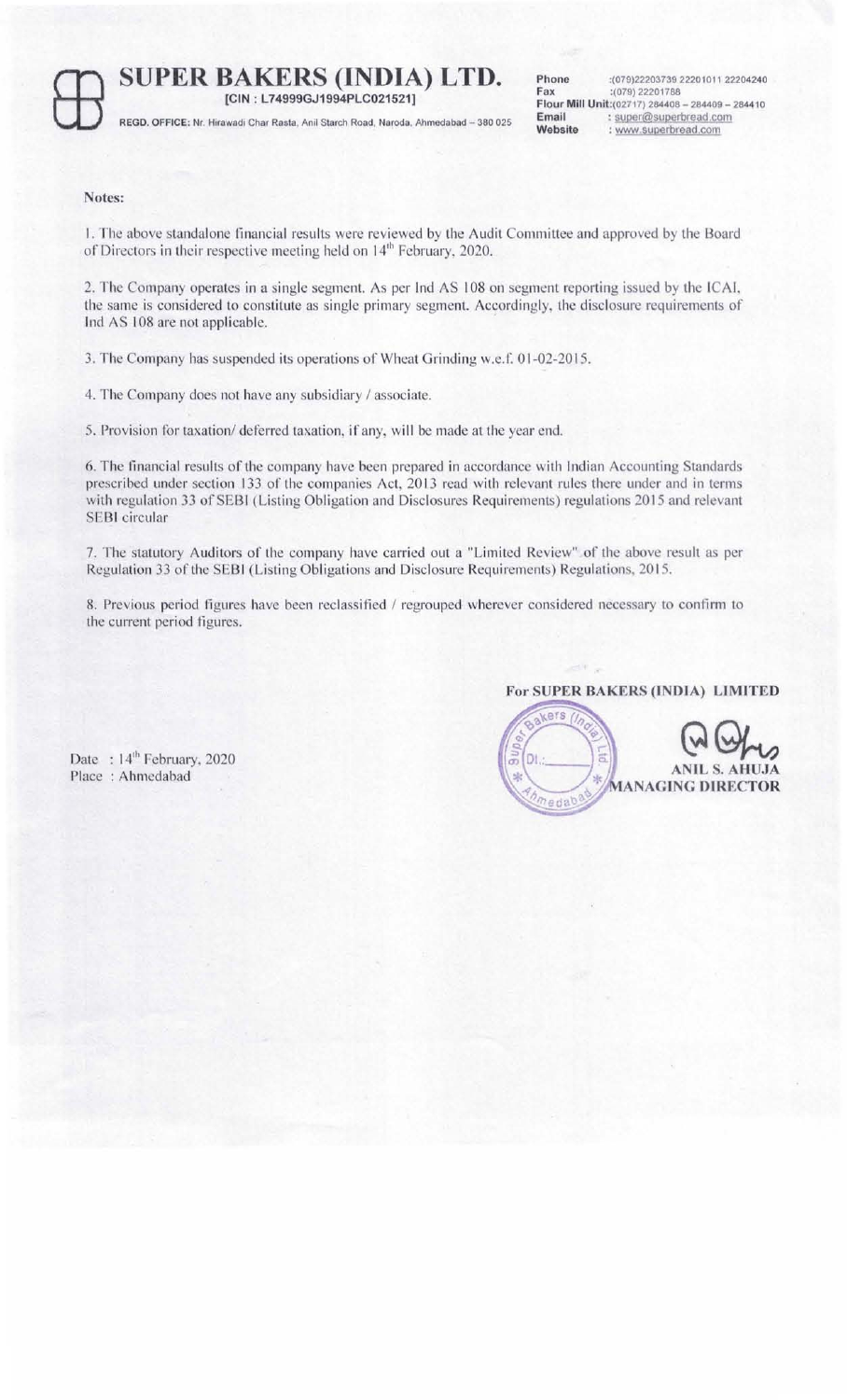ffi **SUPER BAKERS (INDIA) LTD. [CIN : L74999GJ1994PLC021521]** 

REGD, OFFICE: Nr. Hirawadi Char Rasta, Anil Starch Road, Naroda, Ahmedabad - 380 025

**Phone** :(079)22203739 22201011 22204240 **Fax :(079)** 22201788 **Flour Mill** Unit:(02717} 284408 - 284409 - 2844 10 **Email** : super@superbread.com **Website** : www.superbread.com

14<sup>th</sup> February, 2020

**BSE Limited**  Phiroze Jeejeebhoy Towers, Dalal Street, Fort, Mumbai - 400 00 I

**Company Code No. 530735** 

Dear Sir.

### **Sub: Submission of Limited Review Report for Financial Results for the quarter ended on 31st December, 201 9**

We refer to our letter dated 14<sup>th</sup> February, 2020 enclosing Unaudited Financial Results for the quarter ended on 31st December, 2019.

We are now enclosing herewith Limited Review Report dated 14<sup>th</sup> February, 2020 for Unaudited Financial Results for the quarter ended on 31<sup>st</sup> December, 2019.

This is as per Regulation - 33 of the SEBI (LODR) Regulations, 2015.

hedab

Thanking you,

Yours faithfully, For SUPER BAKERS (INDIA) LIMITED Dt ä **HUJA** ANIL S. **MANAGING DIRECTOR®** 

Enel: As above.